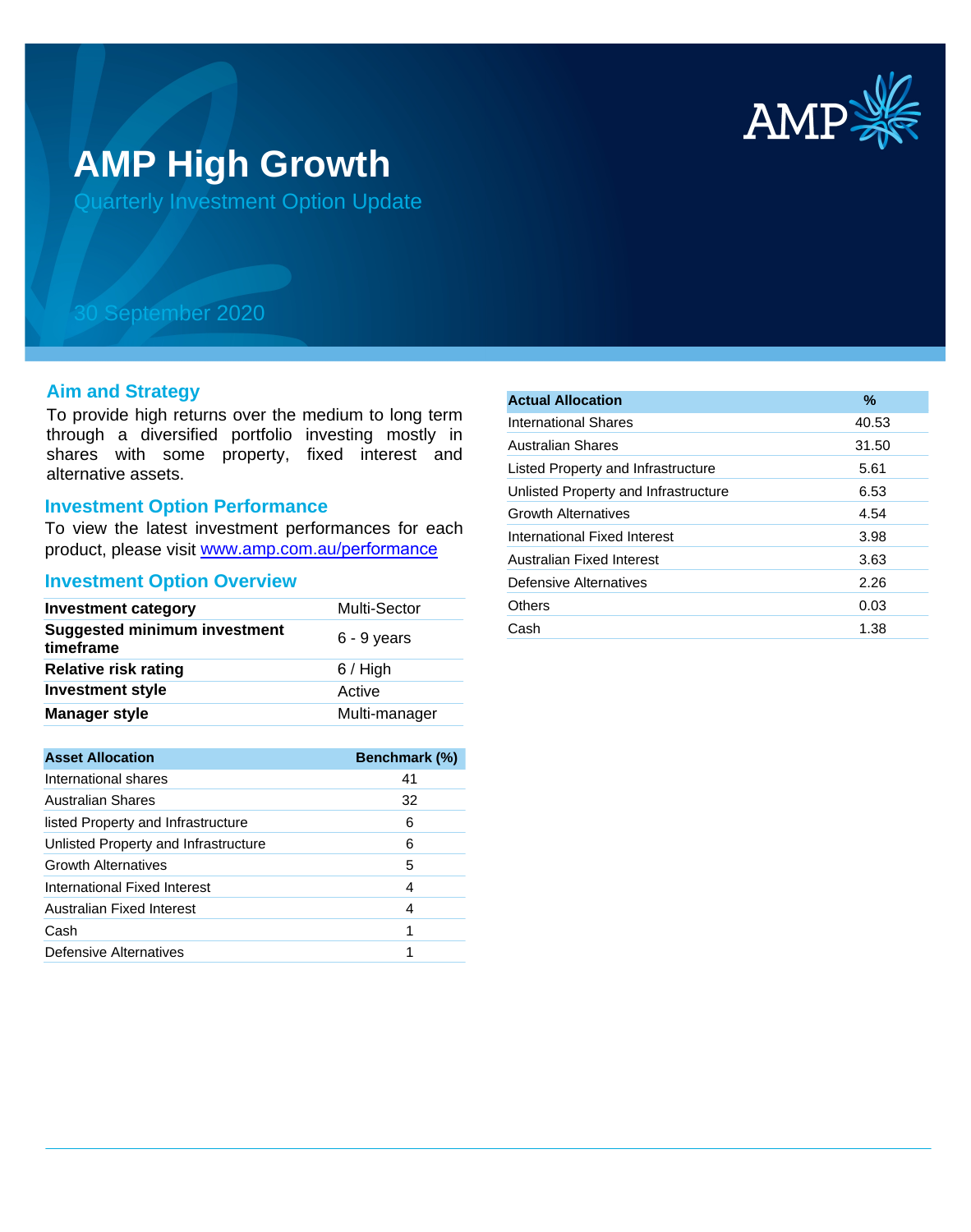## **Fund Performance**

The option delivered a positive return over the September quarter, building on the strong gains of the June quarter. Growth assets again proved to be the key drivers of overall return, as global markets enjoyed a relatively encouraging period. Outperformance against the benchmark (before fees) over the quarter was primarily achieved by taking advantage of the strong performance of global markets with a slight overweight. The option has maintained its strong relative performance, remaining ahead of median across most key timeframes.

While many economies entered a recession, July and August saw share markets rally. Buoyed by strong growth in the US technology sector and sustained monetary and fiscal policy stimulus, domestic and international shares positions generated strong returns. However, by September markets began to diverge as fears of a 'second wave' of COVID-19 and renewed lockdowns dampened investor sentiment. Overall, the S&P/ASX 200 index ended the quarter down -0.4% while the MSCI World ex Australia index closed up 6.9% (in local currency terms). Within the option however, strong stock selection in both Australian and developed international shares boosted returns, leading to outperformance against indexes. Furthermore, allocations to emerging markets also added to relative returns, largely driven by significant gains in Asian market exposures.

The option also benefited from its small allocation in fixed income due to an overweight to domestic and international fixed income, as both markets rallied as credit spreads narrowed. Returns from private equity, direct property and infrastructure were broadly flat as the impact of COVID-19 continued to depress valuations. The performance of the absolute return strategies was similarly mixed.

Looking ahead, the final quarter of the year is poised to be eventful for markets. We expect continued volatility with several major events on the horizon, including: (i) the US election; (ii) uncertainty surrounding further monetary and fiscal stimulus; and (iii) [hopefully positive] news on a vaccine and/or improved therapeutics for COVID-19. We remain acutely aware that valuations are being tested throughout North America in several sectors (such as information technology and communications) and may revert should sentiment wane, which would add further volatility towards calendar year end. As such, we remain confident that an active approach, with a focus on diversification across asset classes to assist in risk mitigation, is advantageous going into this period. Consequently, we continue to target a broadly neutral allocation, including exposures to unlisted and alternative strategies, which act as important diversifiers to our listed securities.

### **Market Review**

Global equities rose during most of the quarter as the balance of data and economic expectations was initially viewed positively and on hopes that a COVID-19 vaccine might be available in a compressed timeframe. However, by quarter end, global equity markets suffered a pullback, led by the technology sector which later broadened to other sectors. Energy was also impacted as the oil price pulled back. For COVID-19, conditions and outlook remained uncertain. The global death count from the pandemic has now exceeded the one million mark.

Escalating tensions between the US and China have also elevated uncertainty. The US has rejected China's territorial claims to the South China Sea and has ended Hong Kong's special trade status with the US, requesting support in its stance from its allies. The US administration has also moved to put restrictions on some Chinese companies operating in the US, including TikTok and WeChat, although the US courts have moderated some of these decisions.

In the US, there is likely to be further downward pressure on the US dollar as quantitative easing measures continue to ramp up. An ongoing US dollar retracement would be consistent with improving global growth relative to that in the US and the US Federal Reserve's aggressive quantitative easing programme, which is significantly increasing the supply of US dollars.